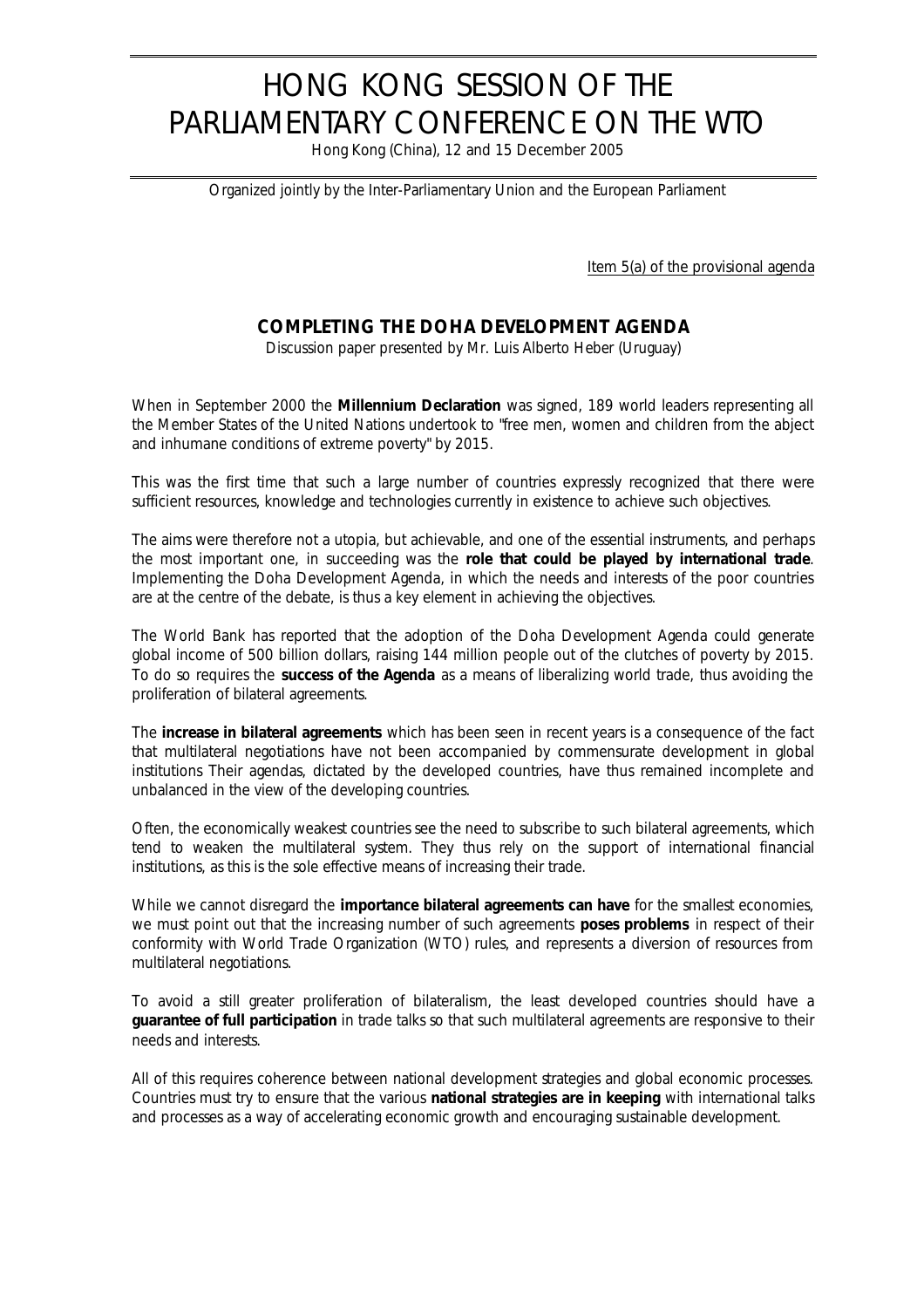Devising strategies globally should not necessarily lead to the implementation of global strategies. It is essential, however, that the international community, while seeking greater openness for trade, recognize existing imbalances, allowing for **different paces in the liberalization process**.

Any trade liberalization must take into consideration differences in existing stages of development, for as long as they are not considered, the fruits of trade will not benefit the poorest countries and will continue to fuel migration of their people to more prosperous areas. Development imbalances are one of the main causes of **migration**.

At a time when the free movement of goods, services and capital is being promoted, the movement of people is being restricted. For this reason, global migration agreements must be an inherent part of the current international agenda. Such agreements would tend to replace criteria aimed at controlling migration to the developed countries by others more appropriate to the **dynamics of their labour markets**.

Freer and fairer trade which takes into consideration different development levels will help to **reduce migratory flows** which compel the poor to leave their lands in search of new opportunities. The wealthiest countries must understand that migration control policies to not help to combat this phenomenon, and that the best way to do so is by opening up trade while taking into consideration these imbalances.

While it is clear that **trade liberalization** has improved the living standards of many people throughout the world, offering opportunities to continue in this direction still further, **all countries must be able to benefit from it**. The challenges are enormous, and so are the difficulties. The fact that some countries are not fully benefiting from this liberalization, and that some are not even benefiting at all from it, should be a focus of our attention.

The weakest countries must draw up development strategies in a space where they can at the same time benefit from the international trade system. For this, it is necessary for such countries to have significantly improved **access to world markets** through the reduction of domestic and export subsidies and the elimination of tariffs and other export barriers in the developed countries, in particular in the agricultural and service sectors.

If we genuinely want to have an effective multilateral system, the developed countries have to understand that trade liberalization must be accompanied by a **massive reduction of their agricultural subsidies**, as this is perhaps the main source of distortion of international trade. In more than 50 developing countries, agricultural products account for more than half of export income.

We must continue to underscore that barriers are often not only imposed between countries of different economic levels, but that trade liberalization must also take place in South-South trade, and that the development of **South-South trade** must become a cornerstone for achieving the Millennium Development Goals.

Such actions must be accompanied by international **cooperation policies** to help in the restructuring of these countries, making them more competitive in the international system. An increase in the flow of financial resources to the economies in transition to help support national policies and programmes and technology transfer will contribute still further to achieving the objectives. Trade liberalization must be accompanied by the consolidation of trade-related technical assistance.

Clearly, beyond the importance of international cooperation, which is estimated at some 50 billion dollars a year, or the cancellation of some of the foreign debt, none of these measures alone can achieve as much as the effects of an opening up of trade.

Like market access mechanisms, restructuring policies must be complemented by **domestic actions** that allow the benefits of increased trade to be oriented to improving the quality of life of the most